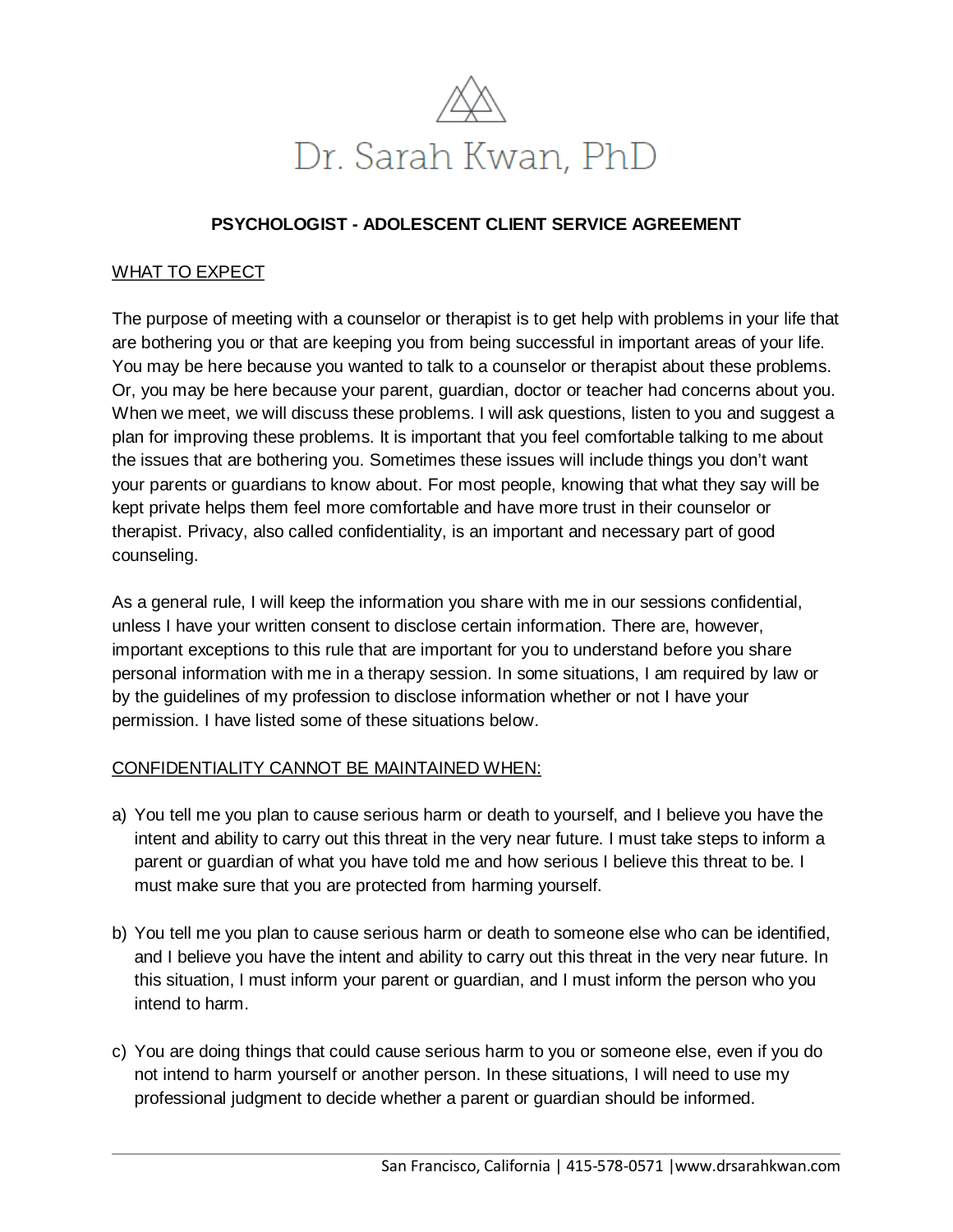

- d) You tell me you are being abused-physically, sexually or emotionally-or that you have been abused in the past. In this situation, I am required by law to report the abuse to the Human Services Agency of San Francisco.
- e) You are involved in a court case and a request is made for information about your counseling or therapy. If this happens, I will not disclose information without your written agreement unless the court requires me to. I will do all I can within the law to protect your confidentiality, and if I am required to disclose information to the court, I will inform you that this is happening.

## COMMUNICATING WITH YOUR PARENT(S) OR GUARDIAN(S)

Except for situations such as those mentioned above, I will not tell your parent or guardian specific things you share with me in our private therapy sessions. This includes activities and behavior that your parent/guardian would not approve of — or would be upset by — but that do not put you at risk of serious and immediate harm. However, if your risk-taking behavior becomes more serious, then I will need to use my professional judgment to decide whether you are in serious and immediate danger of being harmed. If I feel that you are in such danger, I will communicate this information to your parent or guardian.

Example: If you tell me that you have tried alcohol at a few parties, I would keep this information confidential. If you tell me that you are drinking and driving or that you are a passenger in a car with a driver who is drunk, I would not keep this information confidential from your parent/guardian. If you tell me, or if I believe based on things you've told me, that you are addicted to alcohol, I would not keep this information confidential.

Example: If you tell me that you are having protected sex with a boyfriend or girlfriend, I would keep this information confidential. If you tell me that, on several occasions, you have engaged in unprotected sex with people you do not know or in unsafe situations, I will not keep this information confidential. You can always ask me questions about the types of information I would disclose. You can ask in the form of "hypothetical situations," in other words: "If someone told you that they were doing \_\_\_\_\_\_\_\_, would you tell their parents?"

Even if I have agreed to keep information confidential – to not tell your parent or guardian – I may believe that it is important for them to know what is going on in your life. In these situations, I will encourage you to tell your parent/guardian and will help you find the best way to tell them. Also, when meeting with your parents, I may sometimes describe problems in general terms, without using specifics, in order to help them know how to be more helpful to you.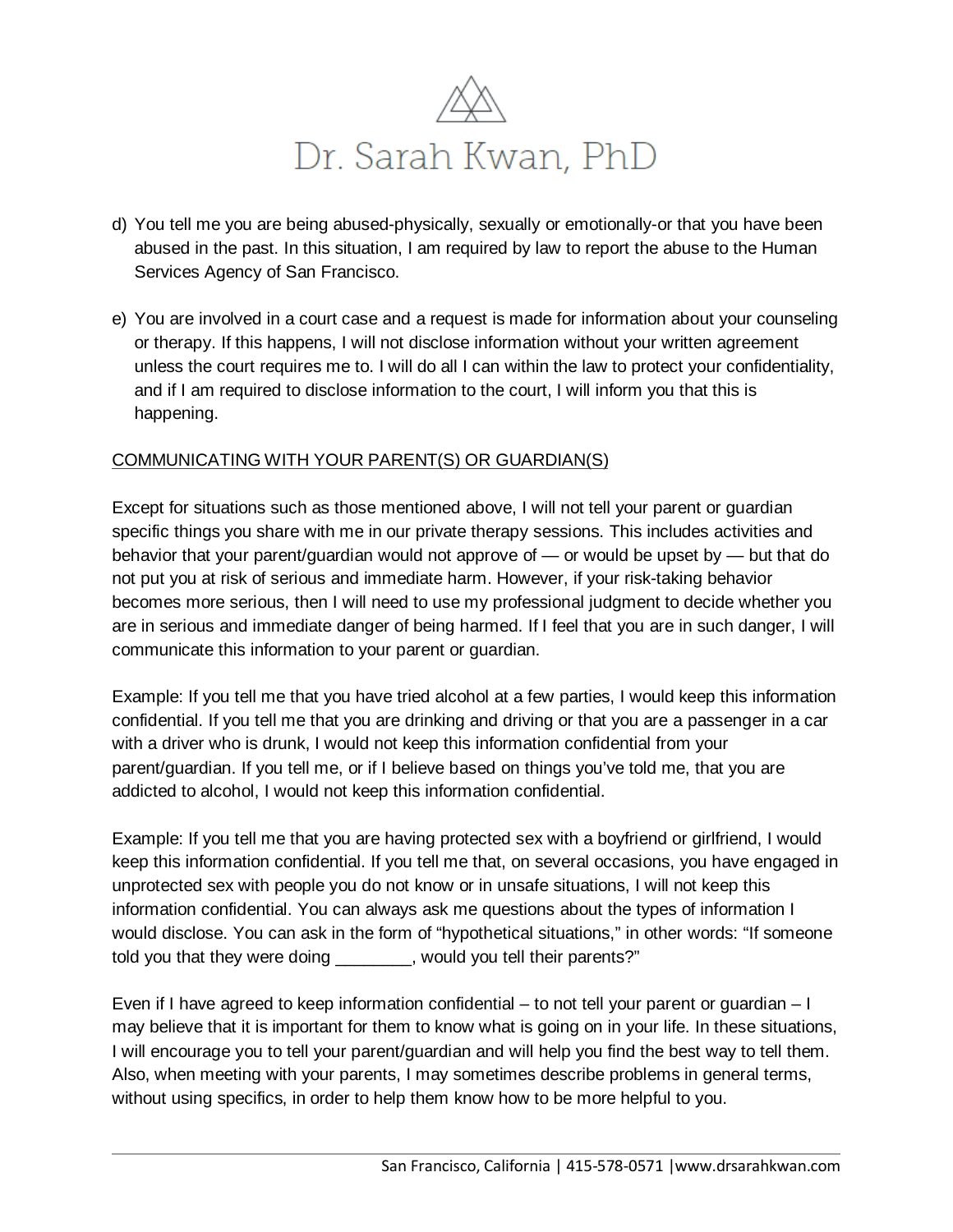

You should also know that, by law in California, your parent/guardian has the right to see any written records I keep about our sessions, unless I determine that access to the your records would have a detrimental effect on our therapeutic relationship or if your physical safety or psychological well-being would be placed at risk.

## COMMUNICATING WITH OTHER ADULTS

School: I will not share any information with your school unless I have your permission and permission from your parent or guardian. Sometimes I may request to speak to someone at your school to find out how things are going for you. Also, it may be helpful in some situations for me to give suggestions to your teacher or counselor at school. If I want to contact your school, or if someone at your school wants to contact me, I will discuss it with you and ask for your written permission. A very unlikely situation might come up in which I do not have your permission but both I and your parent or guardian believe that it is very important for me to be able to share certain information with someone at your school. In this situation, I will use my professional judgment to decide whether to share any information.

Doctors: Sometimes your doctor and I may need to work together; for example, if you need to take medication in addition to seeing a counselor or therapist. I will get your written permission and permission from your parent/guardian in advance to share information with your doctor. The only time I will share information with your doctor even if I don't have your permission is if you are doing something that puts you at risk for serious and immediate physical/medical harm.

#### \* \* \* \* \*

# **Adolescent Consent Form & Parent Agreement to Respect Privacy**

## **Adolescent therapy client:**

Signing below indicates that you have reviewed the policies described above and understand the limits to confidentiality. If you have any questions as we progress with therapy, you can ask your therapist at any time.

Minor's Signature **Example 20** and the set of the set of the set of the set of the set of the set of the set of the set of the set of the set of the set of the set of the set of the set of the set of the set of the set of

## **Parent/Guardian:**

Check boxes and sign below indicating your agreement to respect your adolescent's privacy:

\* \* \* \* \*